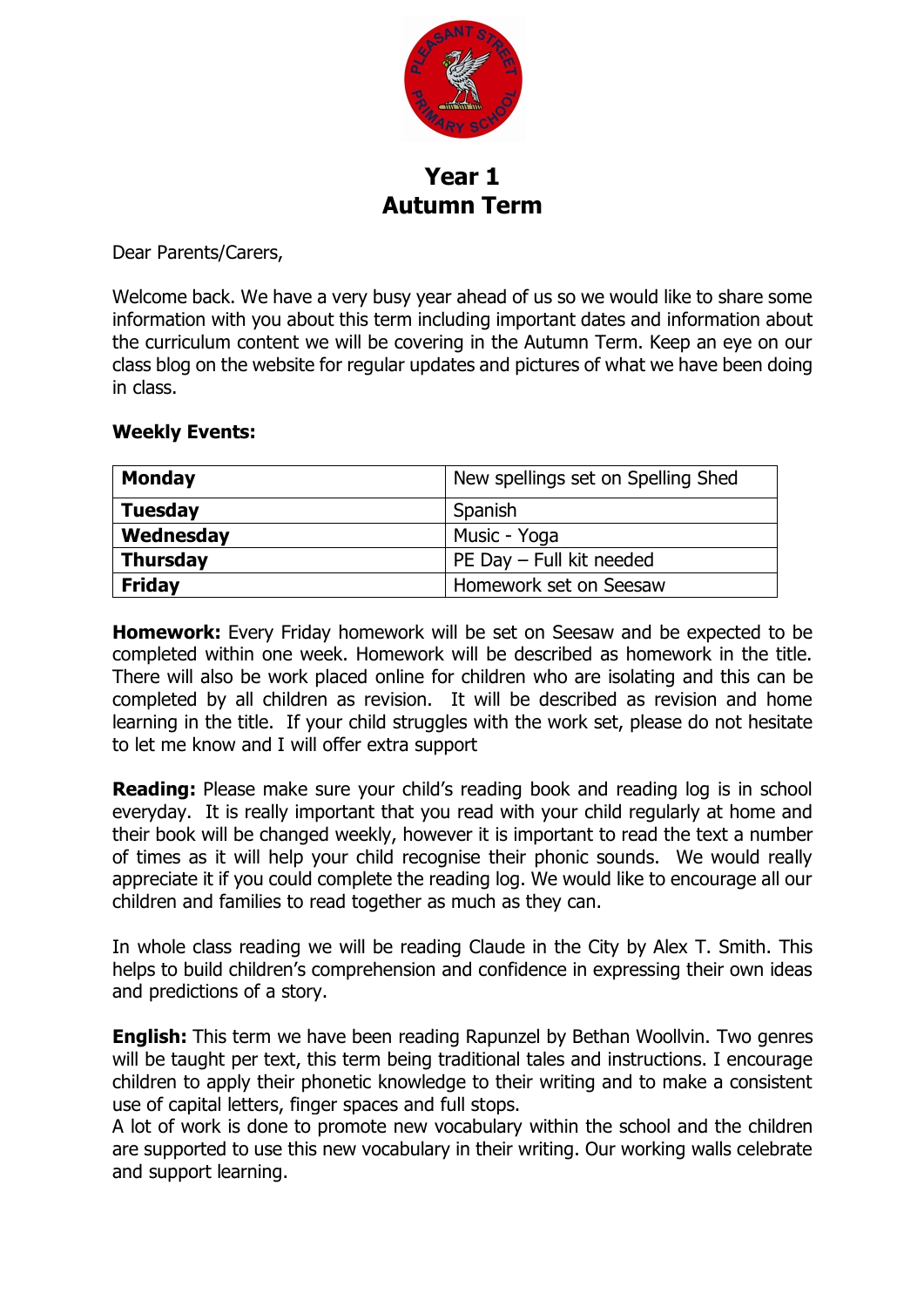**Maths:** The beginning of the morning (8.50-9:05) is spent doing basic skills. This covers the four operations of number (addition, subtraction, multiplication and division). Please ensure your child is on time, as they will miss valuable maths time if they are late.

We will be focusing on their understanding of numbers, place value, adding and subtracting. Children will use practical equipment to support their learning and their fluency. Once confident in a particular skill, the children will apply their knowledge through reasoning and problem solving.

**Science:** Children will learn about animals including humans then move on to explore seasonal changes.

**Computing:** We are looking at basic skills, learning how to logon to a computer and how to use and navigate a mouse and keyboard.

**History:** In Autumn 2 the children will look at the past, comparing their life to what life was like when their teachers and parents were children.

**Geography:** Children will be learning about our City and what it is like around our school. We will be going on a trip on the Mersey Ferry so we can look at landmarks in Liverpool.

**RE:** During this term children will look at Christianity and what they believe in. Then children will look at how and why we celebrate special and scared times.

**PSHE:** The children will also complete a unit of work on the importance of hand washing to keep healthy.

**Music:** Children will use music to express beat, rhythm, listen and perform music.

**Spanish:** Children will learn colours, body parts and numbers in their weekly Spanish lessons.

**Art:** Children will produce work by printing and look at the artist Richard Long.

**DT:** Children will create their own greeting card after researching slide and leavers.

Please discuss the vocabulary listed below with your child, this will help support your child's learning:

| Art | Printing,                    | natural materials, Science |  | Human body parts,     |
|-----|------------------------------|----------------------------|--|-----------------------|
|     | man-made materials, pattern, |                            |  | amphibians, reptiles, |
|     | transfer                     |                            |  | mammals, carnivores,  |
|     |                              |                            |  | herbivores, omnivores |